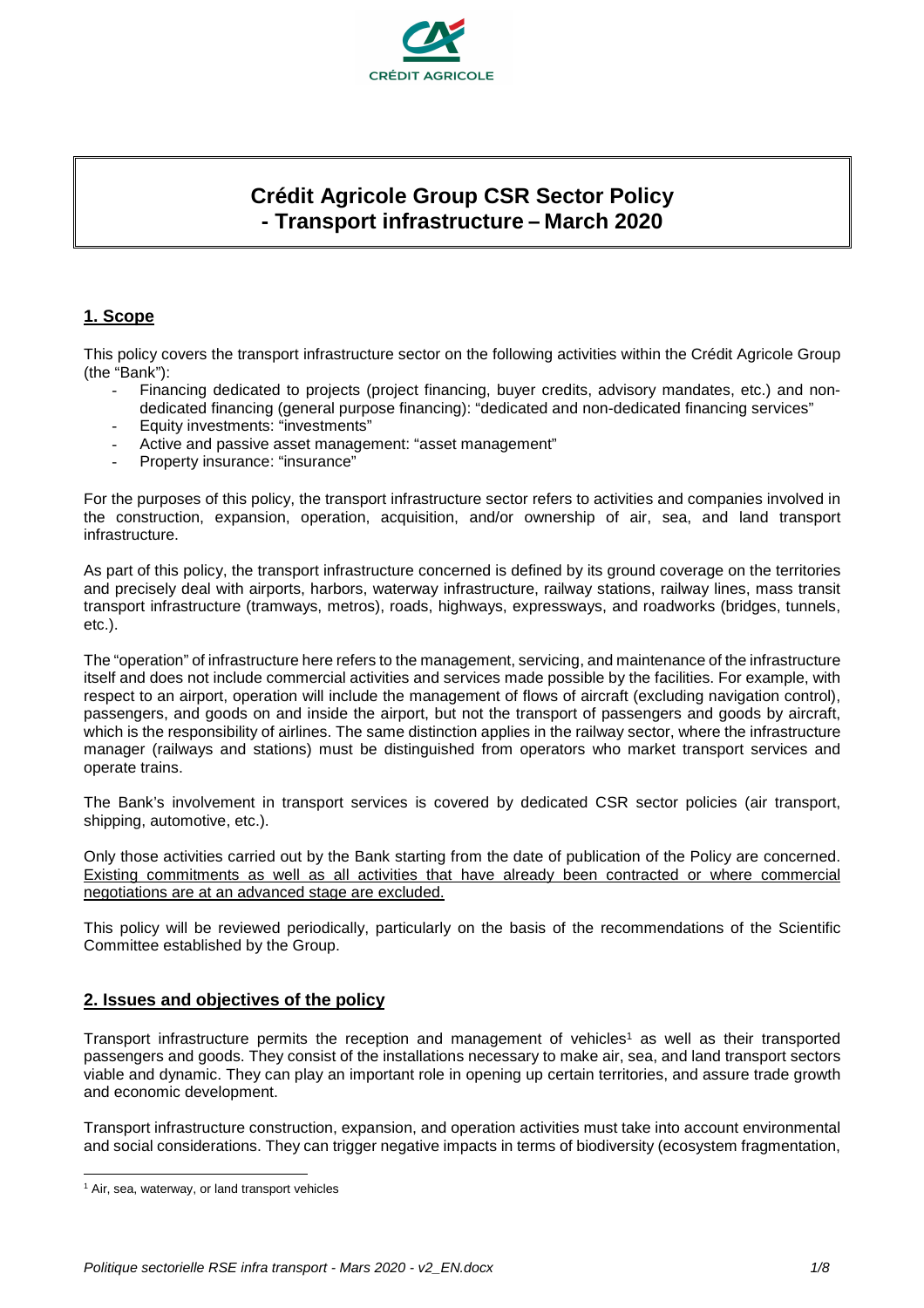

air and water pollution), human rights (physical and economic population displacements, labour force, etc.). They can also cause nuisances, especially noise pollution.

This Policy supplements the transport policies of the States and the investment policies of the Bank's clients and is not intended to replace them. It aims to specify the Bank's  $\text{CSR}^2$  criteria in the transport infrastructure sector and the Bank's conditions of involvement based on the identified societal issues. It supplements the Equator Principles within their scope.

# **3. Frame of reference**

Financing and investments in this sector will be analysed taking into account the identified issues and, in particular, the work and standards resulting from the following conventions, initiatives, or institutions:

- The standards of the World Bank group and in particular the International Finance Corporation (IFC) Performance Standards and IFC Environmental, Health, and Safety Guidelines;
- The Ramsar Convention: the Convention on Wetlands (Ramsar, Iran, 1971);
- The list of UNESCO World Heritage sites; United Nations Educational, Scientific, and Cultural Organization.

## **4. Exclusion criteria**

The Bank will not support the following activities:

- Transport infrastructure dedicated to thermal coal;
- Activities that have a critical impact on a protected area or on wetlands of international importance covered by the Ramsar Convention;
- Activities located within a UNESCO World Heritage site or a site meeting the criteria for designation by the Alliance for Zero Extinction (AZE).

Furthermore, with regard to dedicated financing activities, the Bank will also abstain from transactions when a risk of material non-compliance has been identified and the bank has not received, in its opinion, satisfactory answers with respect to:

- The IFC Performance Standards (or equivalent standards for cofinancing with an export credit agency or a multilateral institution) or the IFC Environment, Health, and Safety Guidelines, in particular with respect to the ESMS<sup>3</sup>, protection of the fundamental rights of workers, population displacements, closure and restoration plans, biodiversity conservation, impact on critical natural habitats, consent of indigenous peoples, and protection of cultural heritage;
- Public consultation or, where applicable, consent of affected indigenous peoples<sup>4</sup>;
- Inter-State consultations in the event of major cross-border impacts.

# **5. Dedicated financing**

## **a. Analysis criteria**

The Bank will analyse each transaction related to the construction, expansion, operation, acquisition, or ownership of transport infrastructure according to the following criteria:

Capacity and commitment of the project or client to engage with stakeholders and manage environmental and social risks:

- Safety of structures (geological studies, seismic risk, materials quality, constructor's experience);
- Quality of the environmental and social impacts assessment;

 $\overline{a}$ 

<sup>&</sup>lt;sup>2</sup> Corporate Social Responsibility

<sup>&</sup>lt;sup>3</sup> Environmental and Social Management System

<sup>4</sup> As defined by IFC Performance Standard 7 on Indigenous Peoples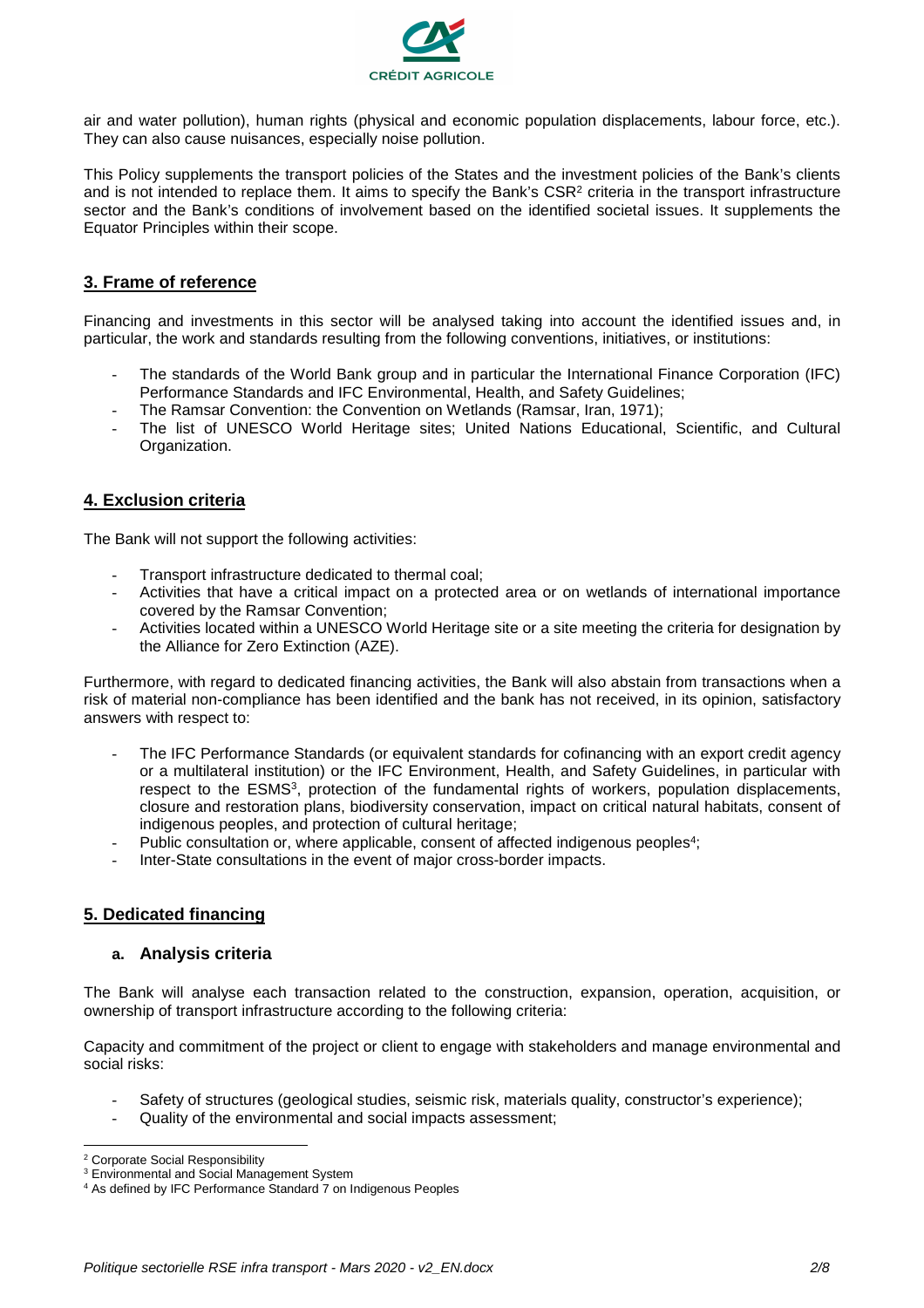

- Quality of the plans for managing these various impacts;
- Quality of accident management plans;
- Consultation of affected populations and, where appropriate, consent of indigenous peoples;
- Establishment of a grievance mechanism at the project level;
- Inter-State consultations in the event of cross-border impacts.

Environmental commitments:

- Potential impacts on biodiversity (and in particular ecosystem fragmentation and increased access to natural environments);
- Emissions of pollutants and in particular greenhouse gases;
- Management of water resources;
- Soil erosion:
- Noise pollution:
- Visual nuisances, impacts on the landscape.

Social and human rights commitments:

- Labour rights and working conditions including compliance with the ILO core conventions<sup>5</sup>;
- Quality of care for the influx of migrant workers;
- Community health and safety;
- Impact on local communities (physical or economic population displacements);
- Rights of indigenous peoples on traditional lands;
- Impact on cultural heritage.

With regard to involvement for existing infrastructure, the various analysis criteria above will be reviewed retrospectively (impacts observed on ecosystems, management of possible population displacements, safety of the structure, etc.), which will make it possible to give an overall positive or negative opinion on the project as to its environmental and social impact.

## **b. Implementation**

Where the transaction is directly related to the construction, expansion, operation, acquisition, and/or ownership of transport infrastructure, the project will be assessed according to all the indicated analysis criteria, and the Bank will seek to determine whether there is an exclusion criterion.

If an exclusion situation is identified or if the outcome of the general analysis is negative, the Bank will not participate in the transaction. Any potential exceptional situation will be handled in accordance with section 7 below.

Compliance with the environmental and social impact management plans will be monitored in cooperation with the Bank's sustainable development specialists from the beginning of the transaction and throughout the life of the financing as part of the transaction's annual review process.

Where the involvement is an advisory mandate, the Bank will seek to promote the principles included in this Policy. The Bank will not accept an advisory mandate if it is aware of the confirmed, definitive existence of an exclusion criterion. During the course of the mandate, if it appears that the project contradicts the principles of this Policy, the Bank will not participate in the considered financing.

## **6. Other modes of involvement**

This paragraph applies to non-dedicated financing, investments, asset management, and insurance for clients significantly active in the commercial operation of transport infrastructure.

<sup>&</sup>lt;sup>5</sup> The ILO core human rights conventions concern the elimination of forced or compulsory labour (C-29 and C-105), the abolition of child labour (C-138 and C-182), the elimination of discrimination in employment and occupation (C-100 and C-111), and freedom of association and collective bargaining (C-87 and C-98).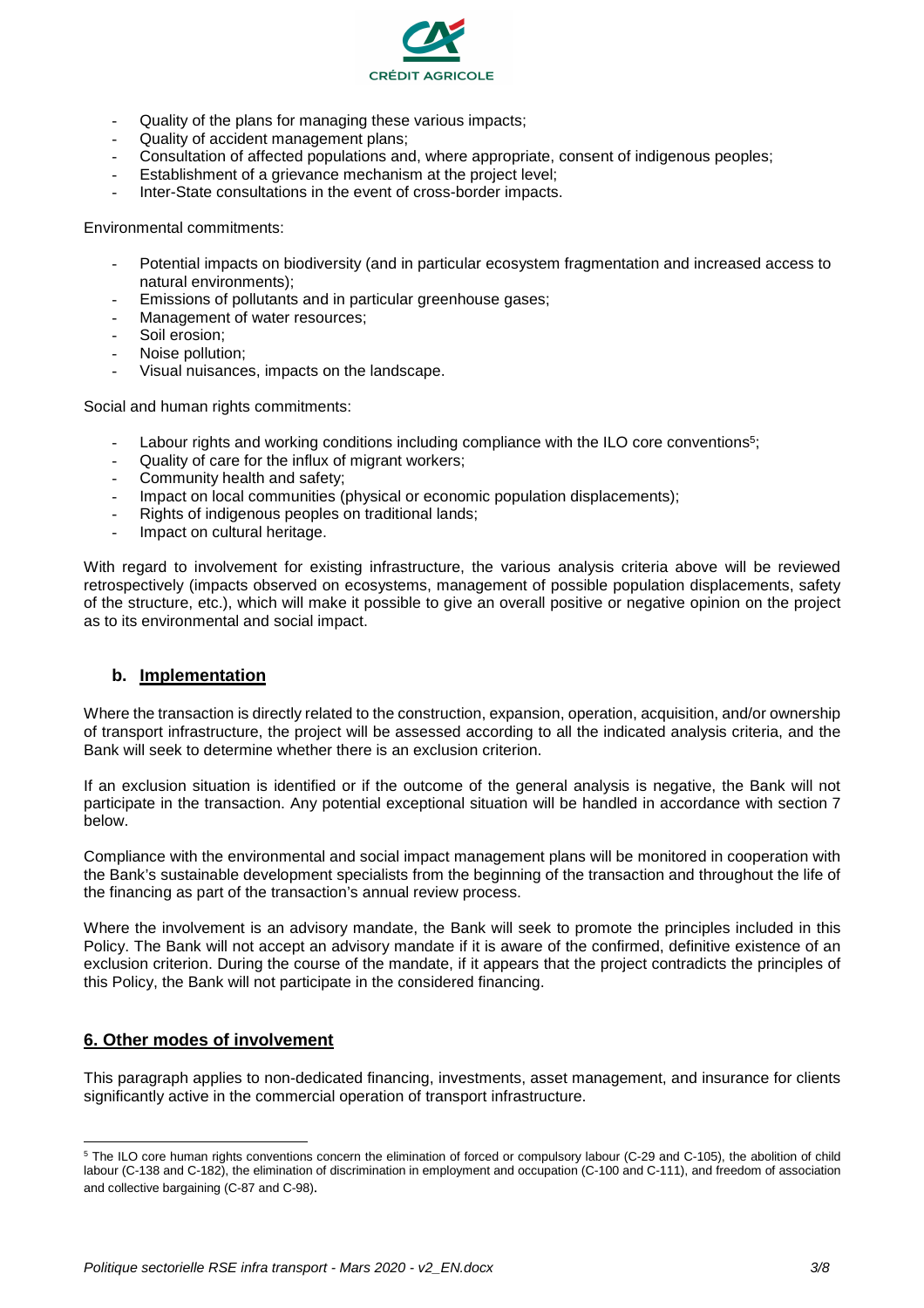

The Bank expects its clients to develop good practices and behaviour that limit their environmental and social impacts in accordance with sections 4 and 5 of the Policy.

With regard to non-dedicated financing activities, the client's policy will be assessed against the principles of the Bank's Policy during the annual review of the credit facilities. The analysis will also assess whether the client monitors and evaluates impacts mitigation measures, and is publicly reporting on these aspects (website, annual report<sup>6</sup>, etc.). The Bank will not develop a relationship with companies where a majority of their activity meets exclusion criteria.

With regard to investments, asset management, and insurance, decisions will take into account the general analysis of the non-financial performance of companies as well as the possible existence of exclusion criteria.

#### **Special case of thermal coal infrastructure:**

The Bank expects its clients to develop a climate-friendly transition path and provide by 2021 a coal industry phasing out plan. This plan will have to comply with the recommendations of climate science involving an exit in 2030 for EU and OECD countries and in 2040 for the rest of the world<sup>7</sup>.

In particular, the Bank will not develop a relationship with companies that generate more than 25% of their turnover in the thermal coal industry and have not adopted a transition strategy consistent with the objectives of the Paris Agreement.

Companies that have no coherent climate-friendly transition path and fail to provide a coal phasing out plan by 2021 will be placed in a watchlist portfolio, which will limit the financial services made available to them to the financing of, and investment in, energy transition.

Furthermore, due to the incompatibility of global climate objectives and the continued development of the thermal coal industry, the Bank will not enter into relationships with companies developing new infrastructure dedicated to the transport of thermal coal (excluding specific contracts related to the social protection of employees). For clients in the portfolio as of the date of publication of the policy, a transitional process is in place to allow time for adjustment<sup>8</sup>.

In the event of a significant discrepancy between the client's policies and the Bank's policies or when entering into a relationship with a new counterparty falling within the scope of the Policy, the file will be examined according to the decision-making processes in place within the Group entity concerned and, in the event of a Group impact, referred to the Group's Operational Steering Committee for an opinion.

These assessments will be based on public information or information communicated to the Bank by the client.

# **7. Exceptional circumstances**

Transactions that present uncertainty with respect to compliance with the Policy will be reviewed according to the decision-making processes in place within the Group entity concerned and, in the event of a Group impact, referred to the Crédit Agricole Group's Operational Steering Committee for an opinion.

## **8. References and glossary**

 $\overline{a}$ 

IFC Performance Standards and Environmental, Health, and Safety Guidelines: https://www.ifc.org/wps/wcm/connect/24e6bfc3-5de3-444d-be9b-226188c95454/PS\_English\_2012\_Full-Document.pdf?MOD=AJPERES&CVID=jkV-X6h and https://www.ifc.org/wps/wcm/connect/29f5137d-6e17-4660-b1f9-02bf561935e5/Final%2B- %2BGeneral%2BEHS%2BGuidelines.pdf?MOD=AJPERES&CVID=jOWim3p

<sup>&</sup>lt;sup>6</sup> Reporting according to the Global Reporting Initiative (GRI) is considered as a good practice.

<sup>&</sup>lt;sup>7</sup> See the Climate Analytics Institute's report for specific details by geographical area https://climateanalytics.org/publications/2019/coalphase-out-insights-from-the-ipcc-special-report-on-15c-and-global-trends-since-2015/

<sup>8</sup> Cf. appendix "Methodology note – Thermal coal"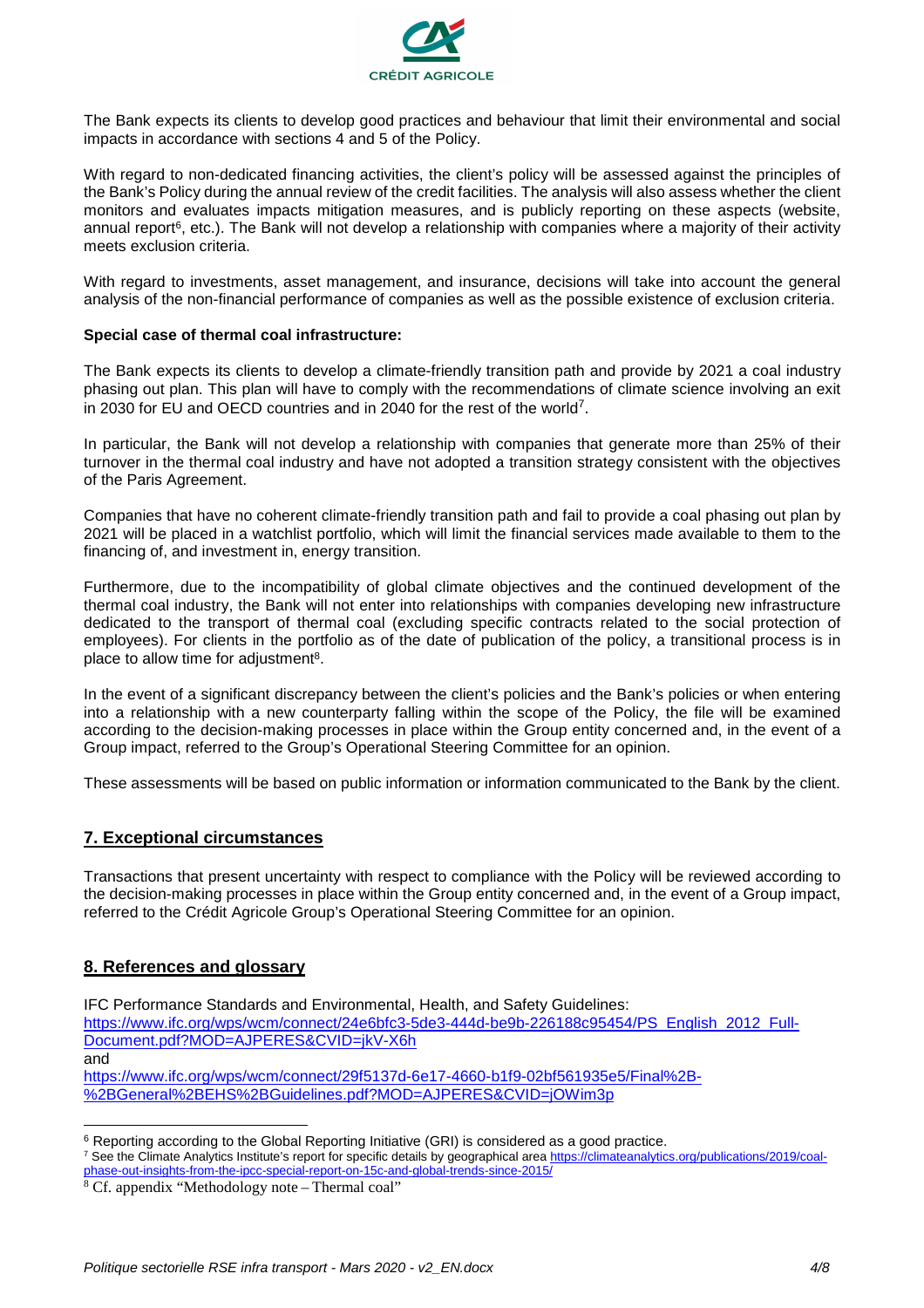

Wetlands of international importance covered by the Ramsar Convention: https://rsis.ramsar.org/?language=en

UNESCO World Heritage sites: http://whc.unesco.org/en/list/

Alliance for Zero Extinction https://zeroextinction.org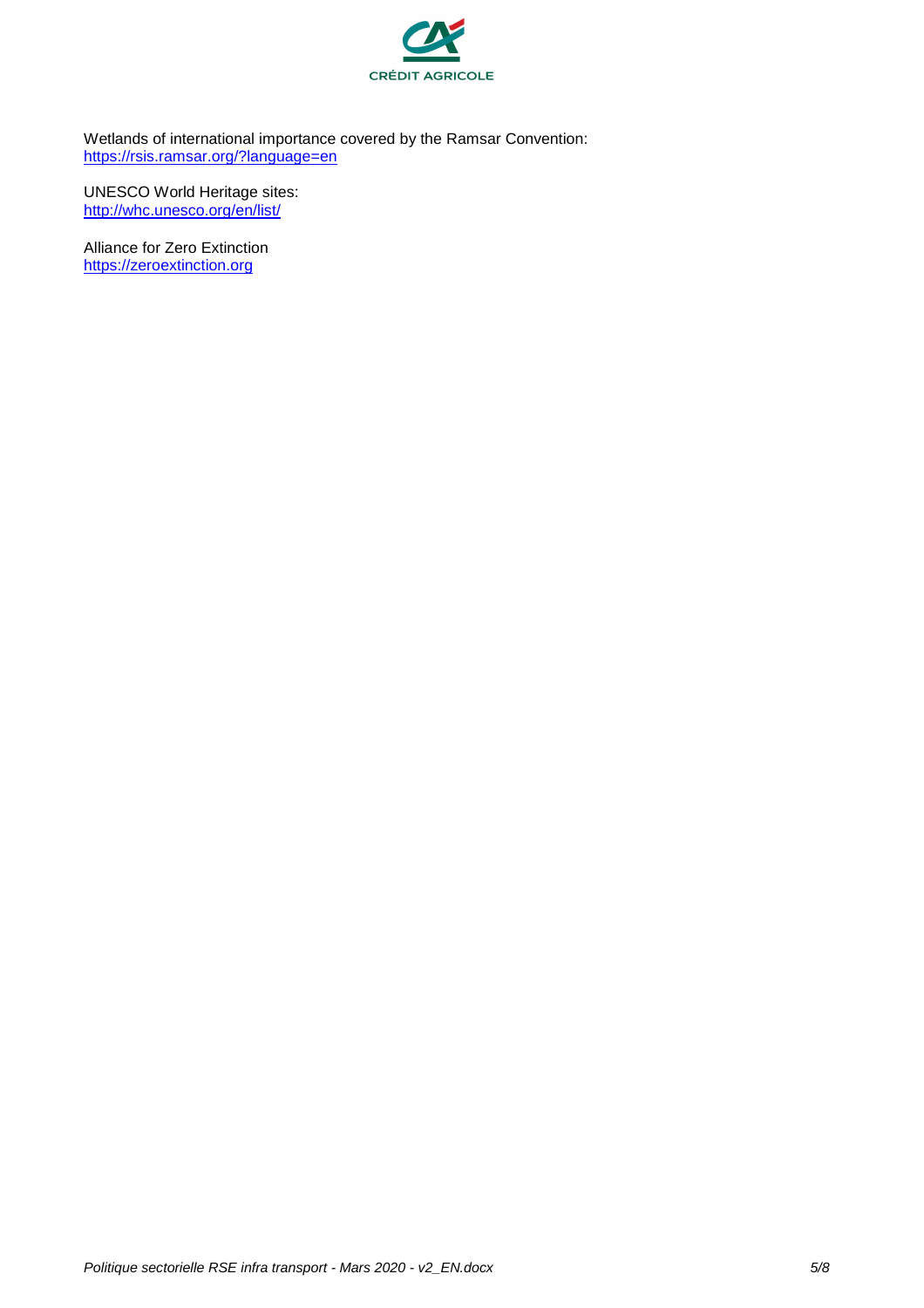

# **APPENDIX – Crédit Agricole Group CSR Sector Policies – Mining, coalfired thermal power plants, and transport infrastructure**

**- Methodology note – Thermal coal – March 2020**

#### **I. Scope**

The purpose of this appendix is to describe the methodology for applying thermal coal aspects within the following sector policies:

- Mining and metals
- Transport infrastructure
- Coal-fired power plants

The following activities are covered within the Crédit Agricole Group (the "**Bank**"):

- Financing dedicated to projects (project financing, buyer credits, advisory mandates, etc.) and nondedicated financing (general purpose financing): "dedicated and non-dedicated financing services"
- Equity investments: "investments"
- Active and passive asset management: "asset management"
- Property insurance: "insurance"

## **II. Context**

The commitments made by the Crédit Agricole Group on thermal coal, in particular as part of its climate strategy published in June 2019, reflect its willingness to adopt a climate-friendly transition path and to support its clients along this same path.

With this in mind, the Bank's approach is to calibrate its level of commitment to client relations according to **the company's turnover from thermal coal and its willingness to define and follow a transition path**.

#### **III. Methodology**

The Bank expects its clients to develop a climate-friendly transition path: for all companies involved in the coal industry, this must include the implementation of a diversification strategy and the communication by 2021 of a coal phasing out plan.

A specific process is put in place for companies generating more than 25% of their consolidated turnover from thermal coal.

- $\triangleright$  For companies below the threshold, all financial services remain possible.
- **For companies above the 25% threshold, the Bank's level of support will depend on the transition path.** This path will be analysed at the group level across the scope, in particular when renewing contracts or entering into a relationship on financing activities.

The transition path will be assessed starting in 2021 on the basis of the transition scoring developed by the Group on all its counterparties, including the existence of a coal phasing out plan as a decisive factor.

In the meantime, it is assessed by each Group entity according to their current methodology on the basis of the data available to them. The transition path will have to be materialized at least by the existence of a diversification strategy, demonstration of the desire to exit coal industry, or a commitment to reduce the absolute share of coal in the company's activities.

**Companies are placed under close monitoring, which involves an escalation in the decision-making level and an examination before any new dedicated and non-dedicated financing.**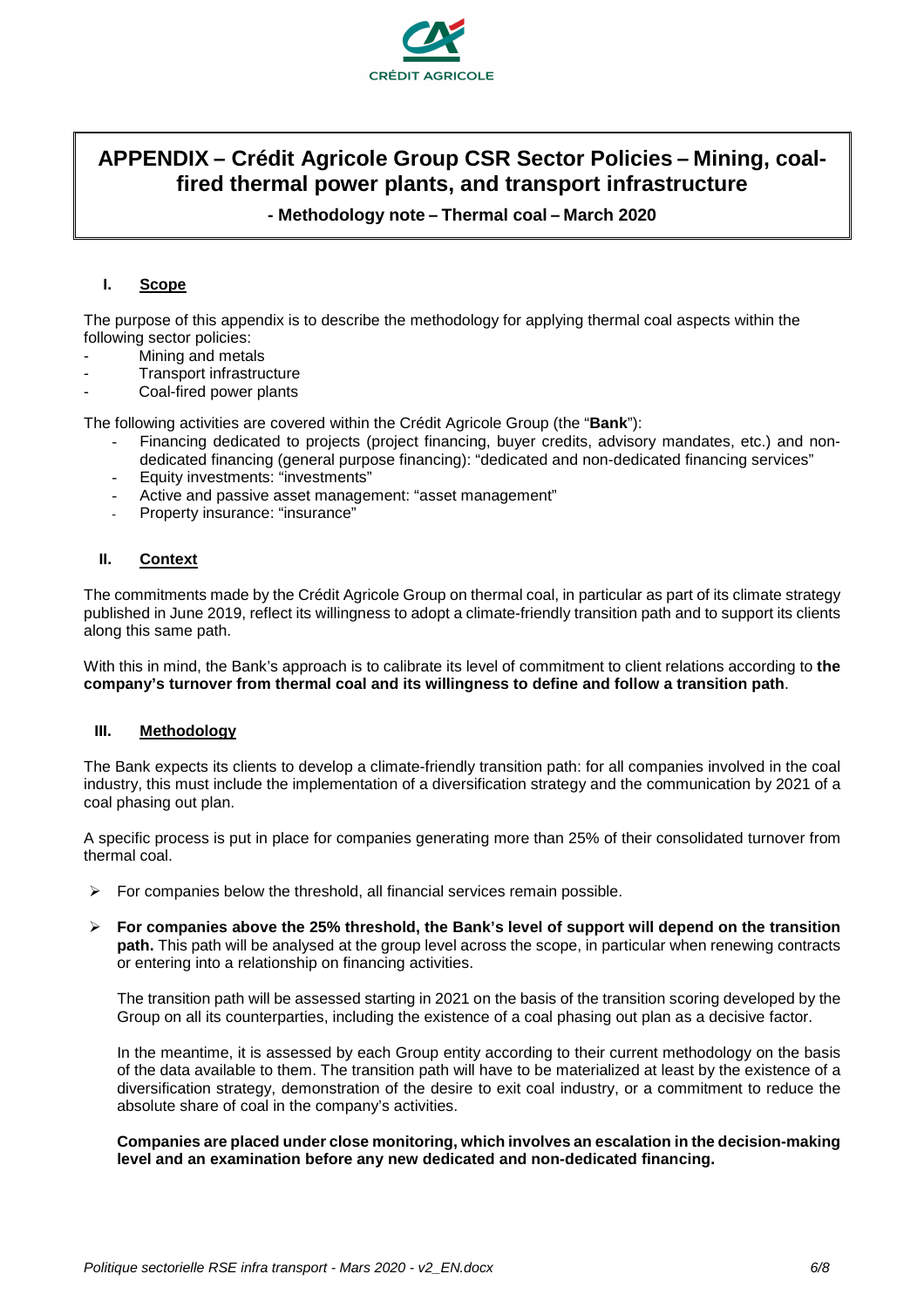

For companies on a transition path, all financial services can be considered. In case of doubt, the recommendation to terminate general-purpose services may be made after the analysis. With regard to asset management and investments, an engagement policy may be pursued for active management.

Companies that have no coherent climate-friendly transition path and fail to provide a coal exit plan by 2021 will be placed in a watchlist portfolio, which will limit the financial services made available to them to the financing of, and investment in, energy transition.

In the event of a difference of opinion between the entities, the Group's position will be discussed in the Operational Steering Committee.

#### **Other thresholds:**

Regardless of the transition path:

- **Regarding investments and asset management**, issuers generating more than 25% of their turnover from thermal coal extraction (mining) or more than 50% on coal (mining and/or electricity generation) are divested;
- Regarding dedicated and non-dedicated financing, clients generating more than 50% of their turnover from coal (mining, power plants, infrastructure) are placed in the watchlist portfolio, with the exception of companies exclusively involved in thermal coal extraction, for which no new financial service is possible.

#### **IV. Special case of companies developing new thermal coal activities**

The Climate Analytics Institute's report published in September 2019 indicates that the capacities of existing power plants exceed four times the carbon budget allocated to this industry by 2030. Considering that it is essential that no new power plants be built, the Bank has made a commitment to work only with companies willing to consider this imperative.

A specific approach is put in place for companies developing or planning to develop new thermal coal capacities, on projects to open mines, to build coal-fired thermal power plants, or to develop transport infrastructure dedicated to coal.

Using external data (data providers and NGOs), the Bank monitors and takes into account projects for which development decision has been made and translated into a public announcement or an application for a building permit (or equivalent depending on the regulations of the country concerned).

With regard to the construction of new coal-fired thermal power plants, only development projects with a capacity greater than 300 MW are considered. With regard to the construction of mines, the majority companies are considered to hold the assets.

#### **Special cases:**

- Some companies develop coal-fired power plants for their own needs. Given the complexity of obtaining and processing data to date, these companies will be processed in a second phase.
- Companies purchasing thermal coal assets will be considered to be developing new capacities in the absence of a commitment to cease operating the assets concerned within a reasonable period.

## **Principles:**

- **For new clients:** starting in March 2020, there will be no new relationships with companies developing new thermal coal capacities;
- **For existing clients:** in order to allow the Bank's clients to adapt, a transitional phased approach is put in place over the 2020–2021 period.

Regarding dedicated and non-dedicated financing services: close monitoring is put in place starting in March 2020, involving an analysis of the path during the renewal of contracts and for any new financial service. The Bank's support will depend on the company's initial commitments (existence of a coal phasing out strategy), the material elements of the development project (in particular, the project start and end dates), and its ability to